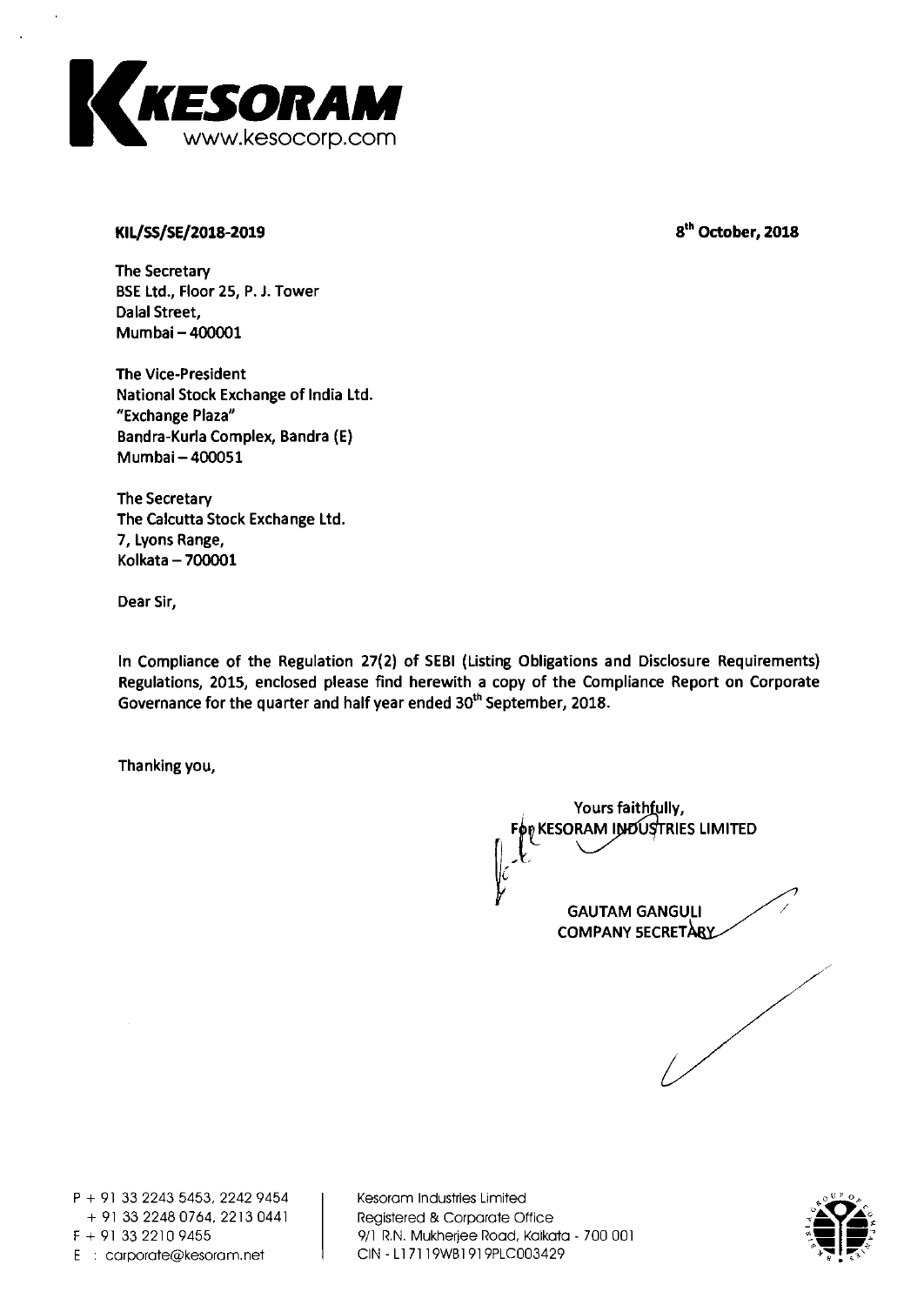

**1. Name of** Listed Entity KESORAM INDUSTRIES LIMITED

2. Quarter ended SEPTEMBER, 2018

| I. Composition of Board of Directors |                                |                                    |                                                                                                     |                                                             |                          |                                                                                                                                              |                                                                                                                                                                            |                                                                                                                                                                                                    |
|--------------------------------------|--------------------------------|------------------------------------|-----------------------------------------------------------------------------------------------------|-------------------------------------------------------------|--------------------------|----------------------------------------------------------------------------------------------------------------------------------------------|----------------------------------------------------------------------------------------------------------------------------------------------------------------------------|----------------------------------------------------------------------------------------------------------------------------------------------------------------------------------------------------|
| Title<br>(Mr. I)<br>Ms.)             | Name of the Director           | PAN <sup>\$</sup> & DIN            | Category<br>(Chairperson/Exe<br>cutive/ Non-<br>Executive/<br>independent/<br>Nominee) <sup>8</sup> | Date of<br>Appointment in<br>the current<br>term /cessation | Tenure*                  | No of<br>Directorship in<br>listed entities<br>including this<br>iisted entity<br>(Refer<br>Regulation<br>$25(1)$ of Listing<br>Regulations) | Number of<br>memberships in<br>Audit/<br><b>Stakeholder</b><br>Committee(s)<br>including this<br>iisted entity<br>(Refer<br>Regulation<br>26(1) of Listing<br>Regulations) | No of post of<br>Chairperson in<br>Audit/<br>Stakeholder<br>Committee<br>held in iisted<br>entities<br>including this<br>listed entity<br>(Refer<br>Regulation<br>26(1) of Listing<br>Regulations) |
| Mr.                                  | Basant Kumar Birla             | DIN-00055856<br>PAN-AEKPB3110L     | Chairman / Non-<br>Executive / Non<br>Independent                                                   | 13.07.2018                                                  |                          | 5                                                                                                                                            | None                                                                                                                                                                       | None                                                                                                                                                                                               |
| Mrs.                                 | Manjushree Khaitan             | DiN-00055898<br>PAN-AGFPK0198L     | Vice-Chairperson<br>/Executive                                                                      | 05.02.2013                                                  |                          | $\overline{2}$                                                                                                                               | None                                                                                                                                                                       | None                                                                                                                                                                                               |
| Mr.                                  | Amitabha Jugaikishore<br>Ghosh | DIN-00055962<br>PAN-AAFPG7411C     | independent/<br>Non-Executive                                                                       | 08.07.2014                                                  | 50 months<br>and 25 days | 3                                                                                                                                            | $\mathbf{2}$                                                                                                                                                               | $\overline{2}$                                                                                                                                                                                     |
| Mr.                                  | Kashi Prasad Khandelwai        | DiN-00748523<br>PAN-AETPK9443E     | independent/<br>Non-Executive                                                                       | 08.07.2014                                                  | 50 months<br>and 25 days | $\overline{\mathbf{3}}$                                                                                                                      | 3                                                                                                                                                                          | <b>None</b>                                                                                                                                                                                        |
| Mr.                                  | Sudip Banerjee                 | DiN-05245757<br>PAN-<br>AANPB2951Q | independent/<br>Non-Executive                                                                       | 08.07.2014                                                  | 50 months<br>and 25 days | 4                                                                                                                                            | $\mathbf{z}$                                                                                                                                                               | <b>None</b>                                                                                                                                                                                        |
| Mr.                                  | Lee Seow Chuan                 | DIN-02696217<br>PAN-N.A.           | independent/<br>Non-Executive                                                                       | 12.12.2015                                                  | 33 months 21<br>days     | 1                                                                                                                                            | 1                                                                                                                                                                          | None                                                                                                                                                                                               |
| Ms.                                  | Jikyeong Kang                  | DiN-06045661<br>PAN-N.A.           | Independent/<br>Non-Executive                                                                       | 10.01.2016                                                  | 8 months 21<br>days      | 1                                                                                                                                            | 1                                                                                                                                                                          | None                                                                                                                                                                                               |
| Mr.                                  | <b>Siddhartha Mohanty</b>      | DIN-08056630<br>PAN-<br>ACDPM1296R | Non Executive/<br>Nominee                                                                           | 10.02.2018                                                  |                          | 1                                                                                                                                            | 1                                                                                                                                                                          | None                                                                                                                                                                                               |
| Mr.                                  | Tridib Kumar Das ***           | DiN-01063824<br>PAN-AGFPD1367E     | <b>Executive / Vihoie</b><br>time Director/<br><b>CFD</b>                                           | 01.04.2017                                                  |                          | 1                                                                                                                                            | 1                                                                                                                                                                          | None                                                                                                                                                                                               |
| Mr.                                  | <b>CHANDER KUMAR JAIN</b>      | DiN-08125968<br>PAN-ABVPJ5759K     | <b>Executive / Whole</b><br>time Director                                                           | 04.05.2018                                                  |                          | 1                                                                                                                                            | None                                                                                                                                                                       | None                                                                                                                                                                                               |

\$ PAN number of any director would not be displayed on the website of Stock Exchange<br>& Category of directors means Executive/Non-executive/Independent/Nominee. if a Director fits into more than one category write ail categ ' to be filled only for Independent Director. Tenure would mean total period from which Independent Director is serving on Board of Directors of the listed entity in continuity without any cooling off period.

\*\* For the purpose of clarity, a Director counted as Chairman/Chairperson of a Committee has not been again counted as a Member of the Committee in which he/she is a counted Chairman/Chairperson. ••• resigned w.e.f. 30.08.2018.

Kesoram Industries Limited Registered & Corporate Office F + 91 33 2210 9455 9/1 R.N. Mukherjee Road, Kolkata - 700 001<br>E : corporate@kesoram.net CIN - L17119WB1919PLC003429



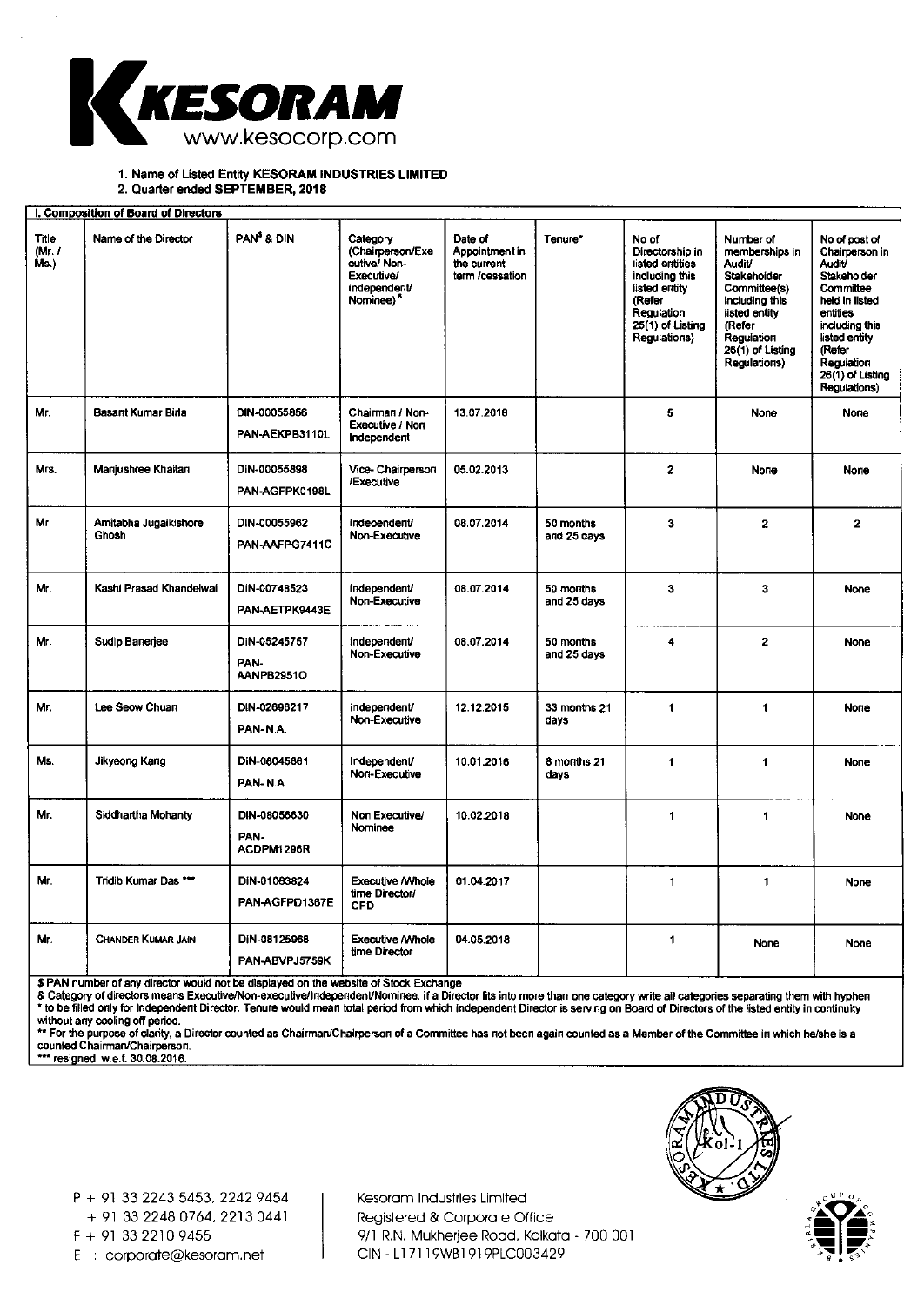

#### **II. Composition of Committees**

| <b>Name of Committee</b>                                                               | Name of Committee members                                                                                                         | Category (Chairperson/Executive/Non-<br>Executive/independent/Nominee) \$                                                                                                                              |  |
|----------------------------------------------------------------------------------------|-----------------------------------------------------------------------------------------------------------------------------------|--------------------------------------------------------------------------------------------------------------------------------------------------------------------------------------------------------|--|
| 1. Audit Committee                                                                     | Amitabha Jugaikishore Ghosh<br>Kashi Prasad Khandelwai<br>Lee Seow Chuan<br>Sudip Banerjee<br>Jikyeong Kang<br>Siddhartha Mohanty | Chairperson of Committee / Independent/ Non-Executive<br>independent/ Non-Executive<br>Independent/ Non-Executive<br>independent/ Non-Executive<br>independent/ Non-Executive<br>Non-Executive/Nominee |  |
| 2. Nomination & Remuneration Committee                                                 | Amitabha Jugalkishore Ghosh<br>Kashi Prasad Khandelwal<br>Lee Seow Chuan                                                          | Chairperson of Committee / Independent/ Non-Executive<br>independent/ Non-Executive<br>Independent/ Non-Executive                                                                                      |  |
| 3. Risk Management Committee (if applicable)<br>4. Stakeholders Relationship Committee | N.A.<br>Amitabha Jugaikishore Ghosh<br>Kashi Prasad Khandeiwal<br>Tridib Kumar Das ***                                            | N.A.<br>Chairperson of Committee /Independent/ Non-Executive<br>Independent/ Non-Executive<br>Whoie time Director/Executive/CFO                                                                        |  |
|                                                                                        |                                                                                                                                   |                                                                                                                                                                                                        |  |

 $$$  Category of directors means Executive/Non-executive/Independent/Nominee. if a Director fits into more than one category write ail categories separating them with hyphen .

### \*\*\* resigned w.e.f. 30.08.2018

#### **111. Meeting of Board of Directors**

| Date(s) of Meeting (if any) in the previous quarter | Date(s) of Meeting (if any) in the relevant<br>ouarter | Maximum gap between any two consecutive meetings (in number<br>of davs) |
|-----------------------------------------------------|--------------------------------------------------------|-------------------------------------------------------------------------|
| 11.05.2018                                          | 13.08.2018                                             | 61 days (excluding both the days)                                       |
| 12.06.2018                                          |                                                        |                                                                         |

#### **IV. Meeting of Committees**

| Date(s) of meeting of the committee in the<br>relevant quarter                                                                        | Whether requirement of Quorum<br>met (details) | Date(s) of meeting of the<br>committee in the previous quarter | Maximum gap between any two consecutive<br>meetings (in number of days)* |  |  |
|---------------------------------------------------------------------------------------------------------------------------------------|------------------------------------------------|----------------------------------------------------------------|--------------------------------------------------------------------------|--|--|
| <b>Audit Committee</b>                                                                                                                |                                                |                                                                |                                                                          |  |  |
| 13.08.2018                                                                                                                            | Yes                                            | 11.05.2018                                                     | 93 days (excluding both the days)                                        |  |  |
| * This information has to be mandatorily be given for audit committee, for rest of the committees giving this information is optional |                                                |                                                                |                                                                          |  |  |
|                                                                                                                                       |                                                |                                                                |                                                                          |  |  |

P + 91 33 2243 5453, 2242 9454 + 91 33 2248 0764, 2213 0441 E : corporate@kesoram.net

Kesoram Industries Limited Registered & Corporate Office F + 91 33 2210 9455 9/1 R.N. Mukherjee Road, Kolkata - 700 001<br>E : corporate@kesoram.net CIN - L17119WB1919PLC003429



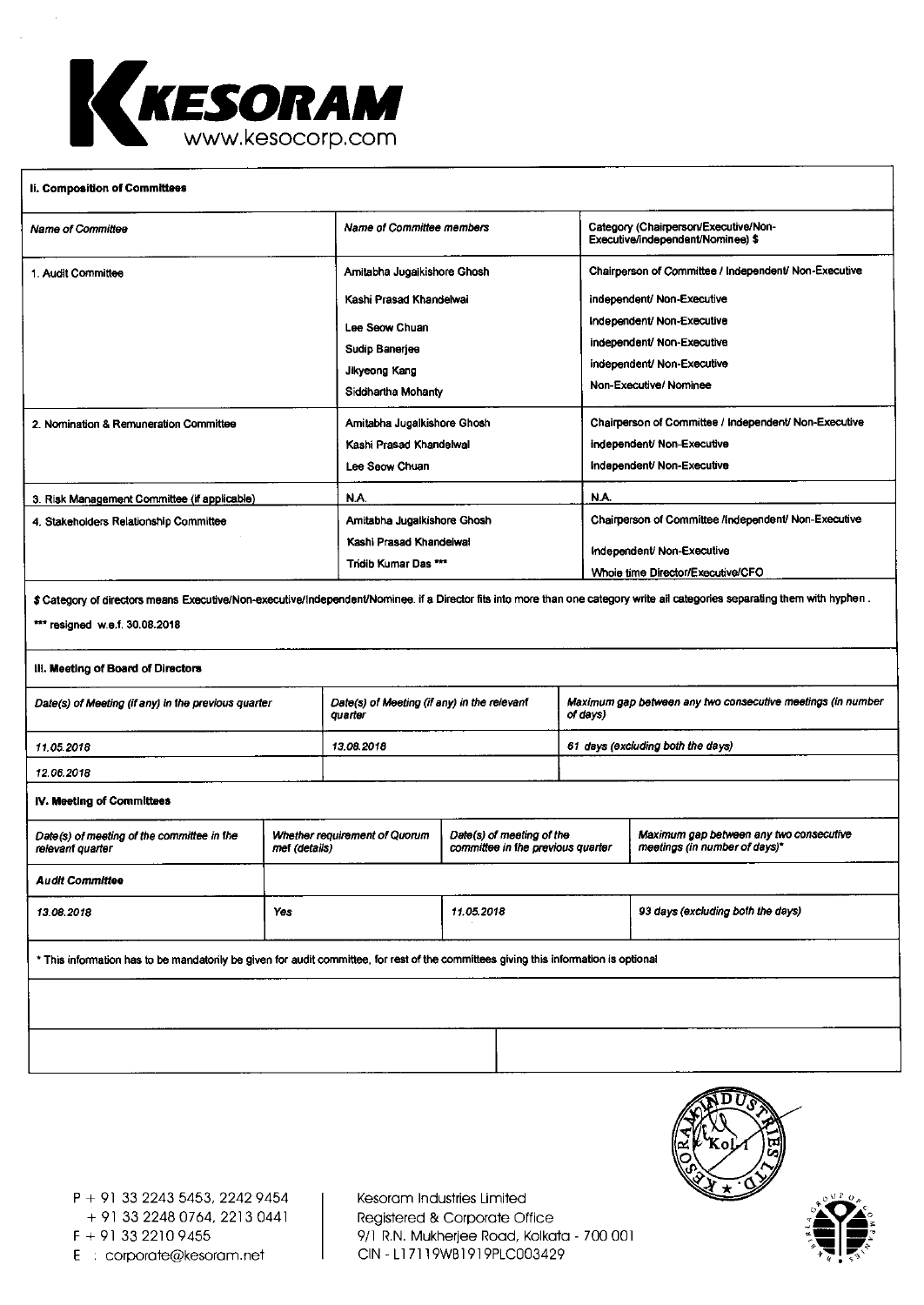

| V. Reiated Party Transactions                                                                                    |                                                                                                                                  |
|------------------------------------------------------------------------------------------------------------------|----------------------------------------------------------------------------------------------------------------------------------|
| <b>Subject</b>                                                                                                   | Compliance status (Yes/No/NA)refer note below                                                                                    |
| Whether prior approval of audit committee obtained                                                               | Yes                                                                                                                              |
| Whether shareholder approval obtained for material<br><b>RPT</b>                                                 | N.A.                                                                                                                             |
| Whether details of RPT entered into pursuant to omnibus approval have been reviewed by<br><b>Audit Committee</b> | Yes, it will be taken in the ensuing Audit Committee Meeting. Preceding Qtr<br>transaction of 30.06.2016 reviewed on 13.08.2018. |

#### **Note**

1 In the column 'Compliance Status', compliance or non-compliance may be indicated by Yes/No/N.A.. For example, if the Board has been composed in accordance with the requirements of Listing Regulations, "Yes" may be indicated. Similarly, in case the Listed Entity has no related party transactions, the words 'NA? may be indicated.

2 If status is 'No' details of non-compliance may be given here.

#### **VI. Affirmations**

**1.** The composition of Board of Directors is in terms of SEBI (Listing obligations and disclosure requirements) Regulations, 2015.

2. The composition of the following committees is in terms of SEBI(Listing obligations and disclosure requirements) Regulations, 2015

- a. Audit Committee
- b. Nomination & remuneration committee c. Stakeholders relationship committee
- d. Risk management committee (applicable to the top 100 listed entities) **Not Applicable**
- 3. The committee members have been made aware of their powers, role and responsibilities as specified in SEBI (Listing obligations and disclosure requirements) Regulations,

2015.

4. The meetings of the board of directors and the above committees have been conducted in the manner as specified in SEBi (Listing obiigations and disclosure requirements<br>Regulations, 2015.

10 Submitted in the previous quarter had been placed before Board of Directors. There was no comment/ observation/advice of Board of Directors in this regard.

 $\blacksquare$  Name & Designation: GAUTAM GANGULI /  $\mathcal{I}/\mathcal{I}$   $\mathcal{I}/\mathcal{I}$ 1:4 Kohl **<sup>t</sup>r<sup>l</sup>** (ift  $c_{\eta}$ **Company Secretary / Compliance Officer** 

P + 91 33 2243 5453, 2242 9454 + 91 33 2248 0764, 2213 0441 F + 91 33 2210 9455 E : corporate@kesoram.net

Kesoram Industries Limited Registered & Corporate Office 9/1 R.N. Mukherjee Road, Kolkata - 700 001 CIN - Ll 7119WB1919PLC003429